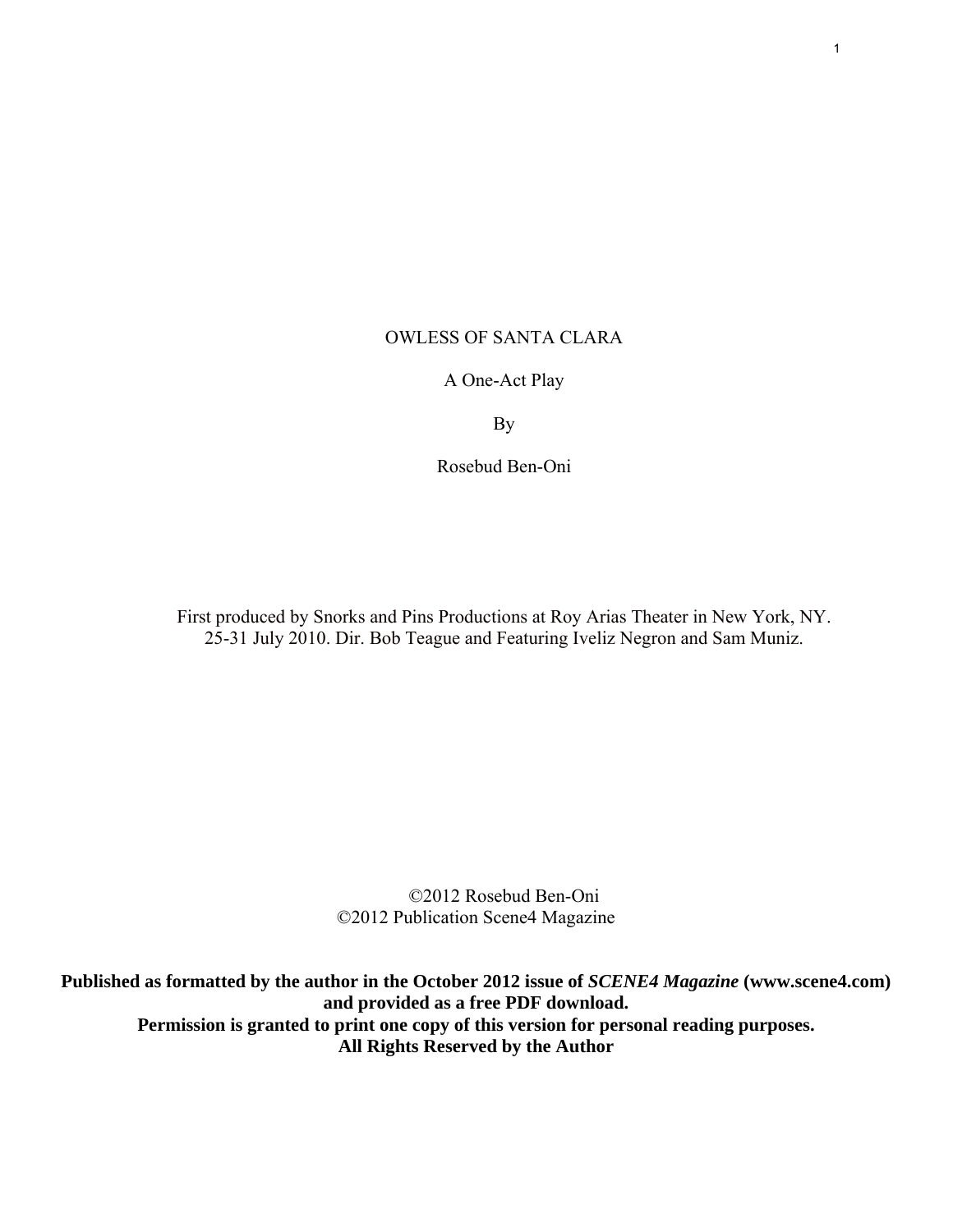©2012 Rosebud Ben-Oni | ©2012 Publication Scene4 Magazine.

*Owless of Santa Clara* is fully protected under the copyright laws of the United States of America and international copyright laws. All rights, including the rights of translation into foreign languages, adaptations in motion pictures, television, video, radio, various other electronic media, recitation, public reading, and any other adaptations and are strictly reserved. Performances of any kind require the payment of a royalty. You may display this book for your personal, non-commercial use. But you may not otherwise reproduce or distribute copies of this book or any part thereof in any form (including by email or other electronic means),without the prior written consent of the owner. All inquiries should be directed to the author, Rosebud Ben-Oni at: [newyorkrosebud@gmail.com](mailto:newyorkrosebud@gmail.com)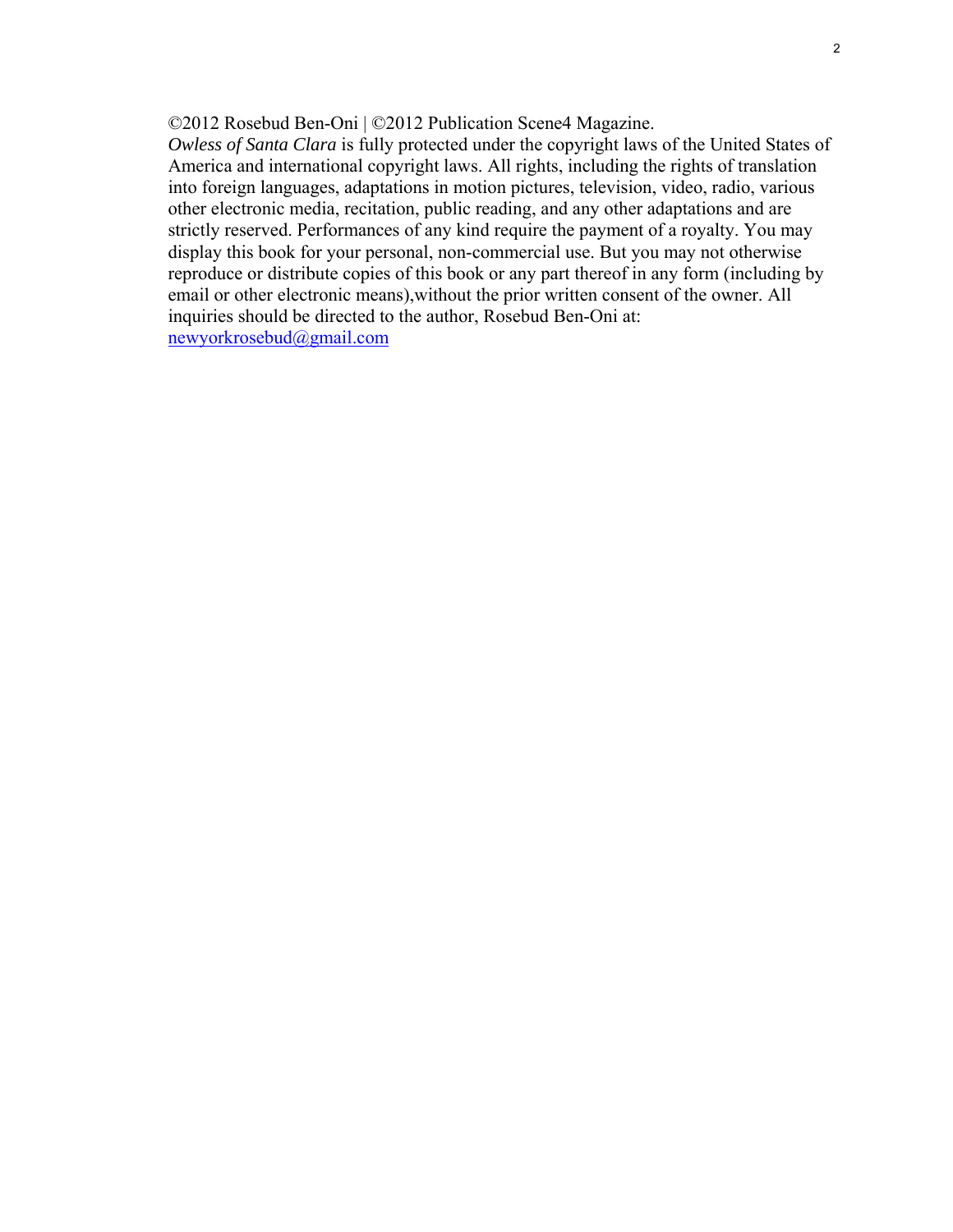# CAST OF CHARACTERS

REINA - Cuban percussionist, 20s

ALVARO - ex-lover of Reina, a doctor, 40s

TIME AND PLACE

1980s.

NYC/Santa Clara, Cuba.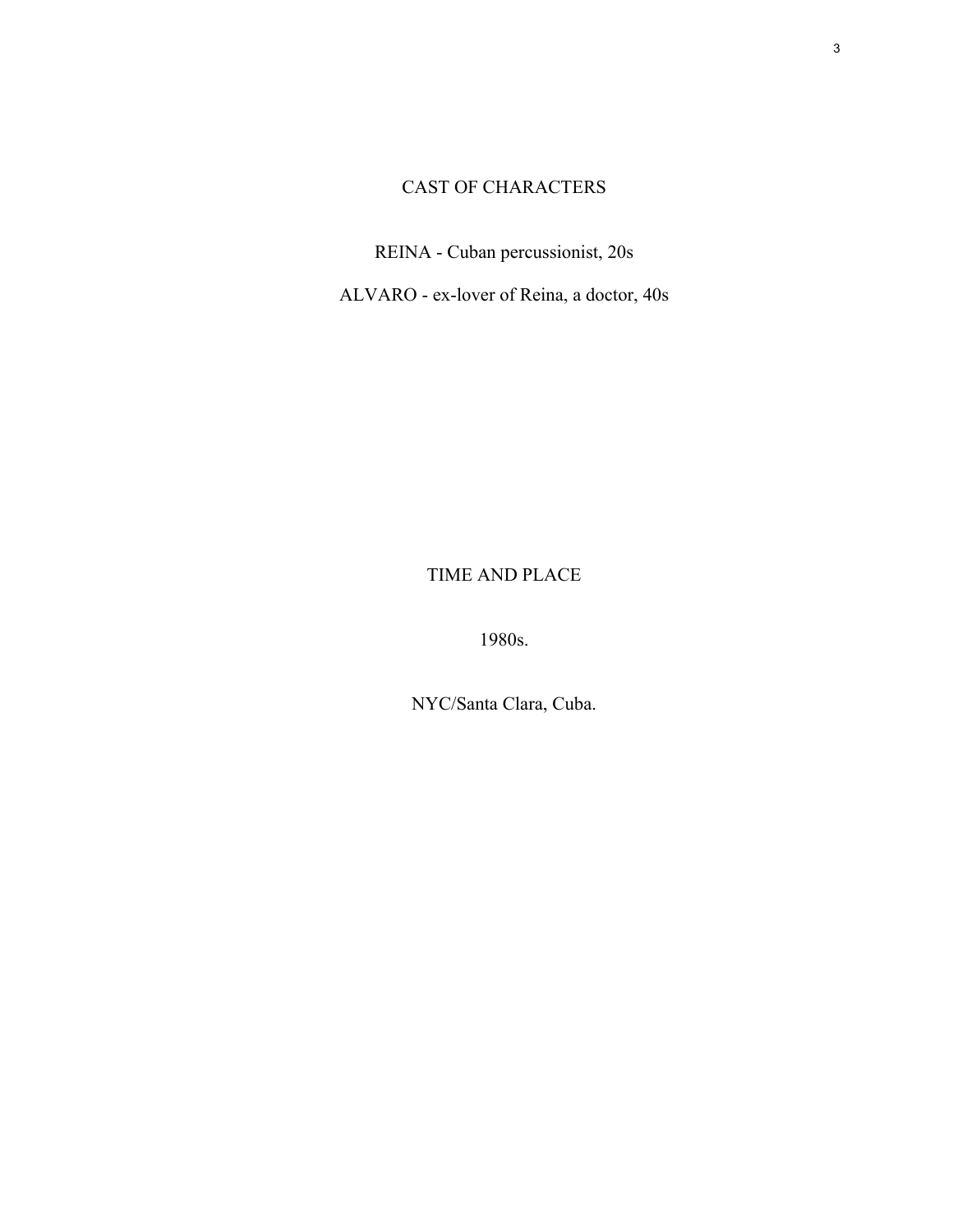Fade in. ALVARO lies in the middle of the stage, on two simple drums, covered by sheet.

## ALVARO

Owless of Santa Clara...

### REINA ENTERS.

# ALVARO

# (CONTINUING)

Now you prop up the night, a dome above a dome of Upjohn's church...

REINA walks toward him. She is wearing a long dress down to her ankles.

## ALVARO

### (CONTINUING)

Stumbling into the Limelight.

Alvaro sits up and grabs Reina by the ankle.

## REINA

Got a gig tonight, man.

## ALVARO

In a church.

REINA Way past those days. And it was a club, baby.

Reina pulls away.

## REINA

## (CONTINUING)

Back the days when I was stone-cold free, I dared all the way to Avenue D. I did my time in the hole-in-the-walls along Empire Boulevard.

### ALVARO

I taught you to dance... *dazon*.

Reina grabs the sheet.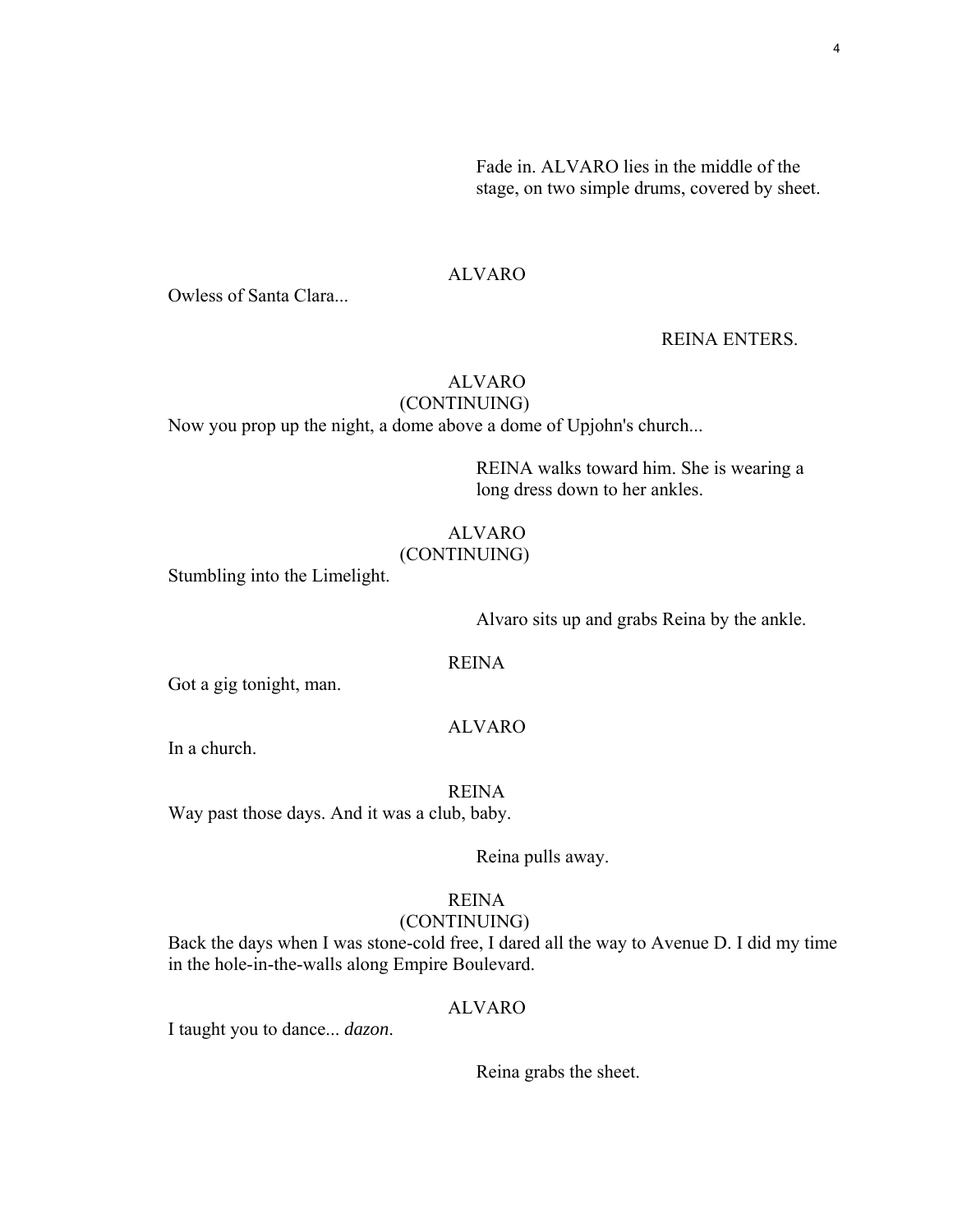You always stole the lyrics, but I swept up the beats.

Reina pulls the sheet off the drums, and Alvaro with it. She tosses it aside, but he takes it from her.

## REINA

## (CONTINUING)

Like you trying to collect the sea.

#### What's between us.

#### REINA

ALVARO

I left that between the sheets.

## ALVARO

I should never have said that you.

REINA

Don't sweat it, man. You were the one left behind.

Reina takes off the dress, revealing shorts and a tank-top.

#### REINA

You are as you are.

## ALVARO

I sicken you.

REINA I've earned my time; I'll head any marching band.

## ALVARO

The very sight of the sickle and sugar sicken you, and I...

Reina sits down to play drums.

### ALVARO (CONTINUING)

Faded away in all the barrel-chested smoke.

Reina plays.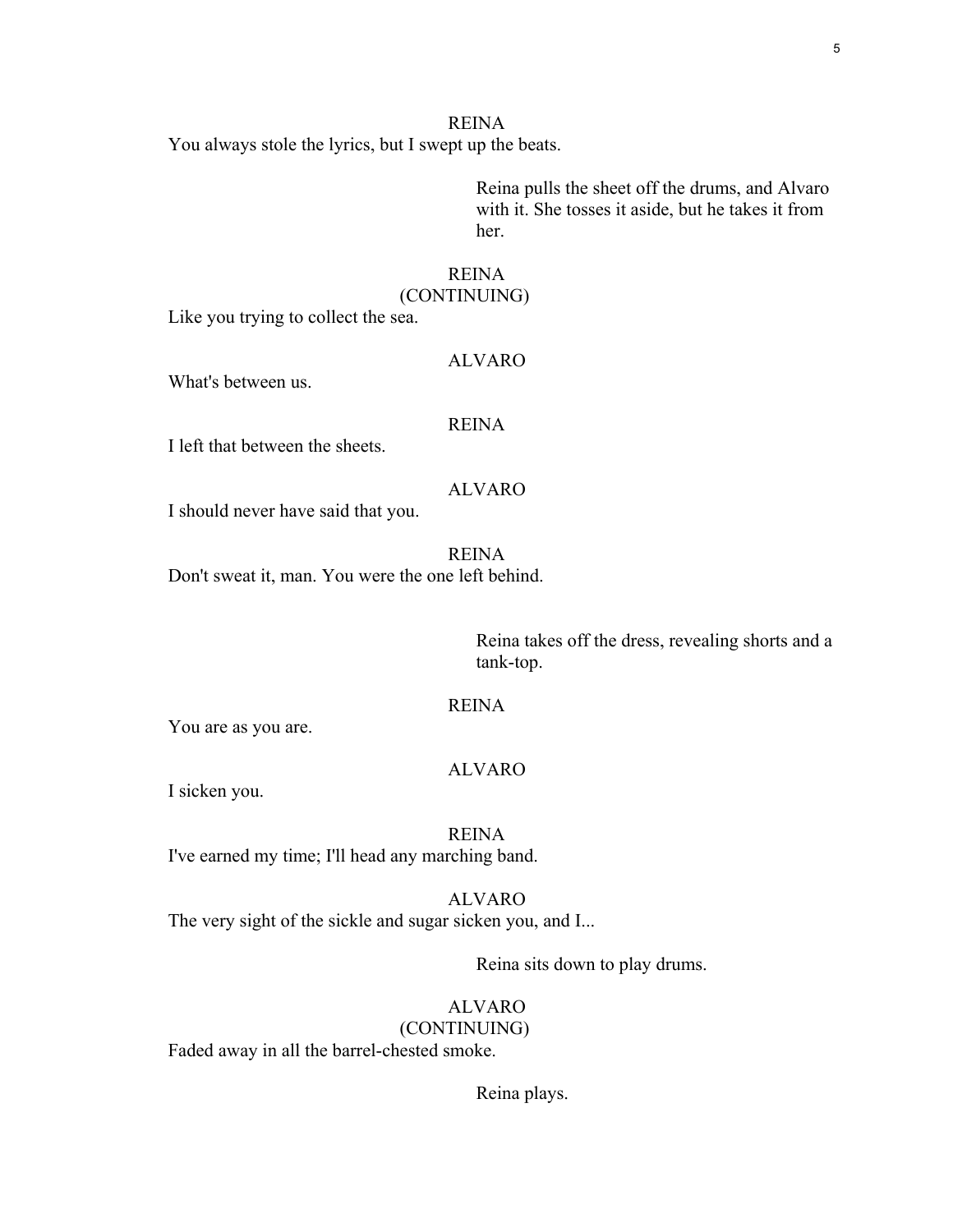REINA So I've made men.... dance in my hands. I'll throw the world and make it beat.

ALVARO You once came to me... a long, wading knock into heat.

I'll drum on...

### ALVARO

REINA

You're out of touch.

REINA stands up.

#### REINA

ALVARO

Look, Al-- it's been twenty years.

Al?

### REINA

I live in the now.

Alvaro takes one of the drums.

ALVARO As does the one who doesn't know the difference between tourist and traveler...

REINA You still on the island. What do you know?

ALVARO

I know which is the fool and which the ruffian...

### REINA

I'm no fool, man. Watch yourself.

### ALVARO

And yet you perch so low.

### REINA

Watch it.

## ALVARO

You perch, while I walk this woman with a past...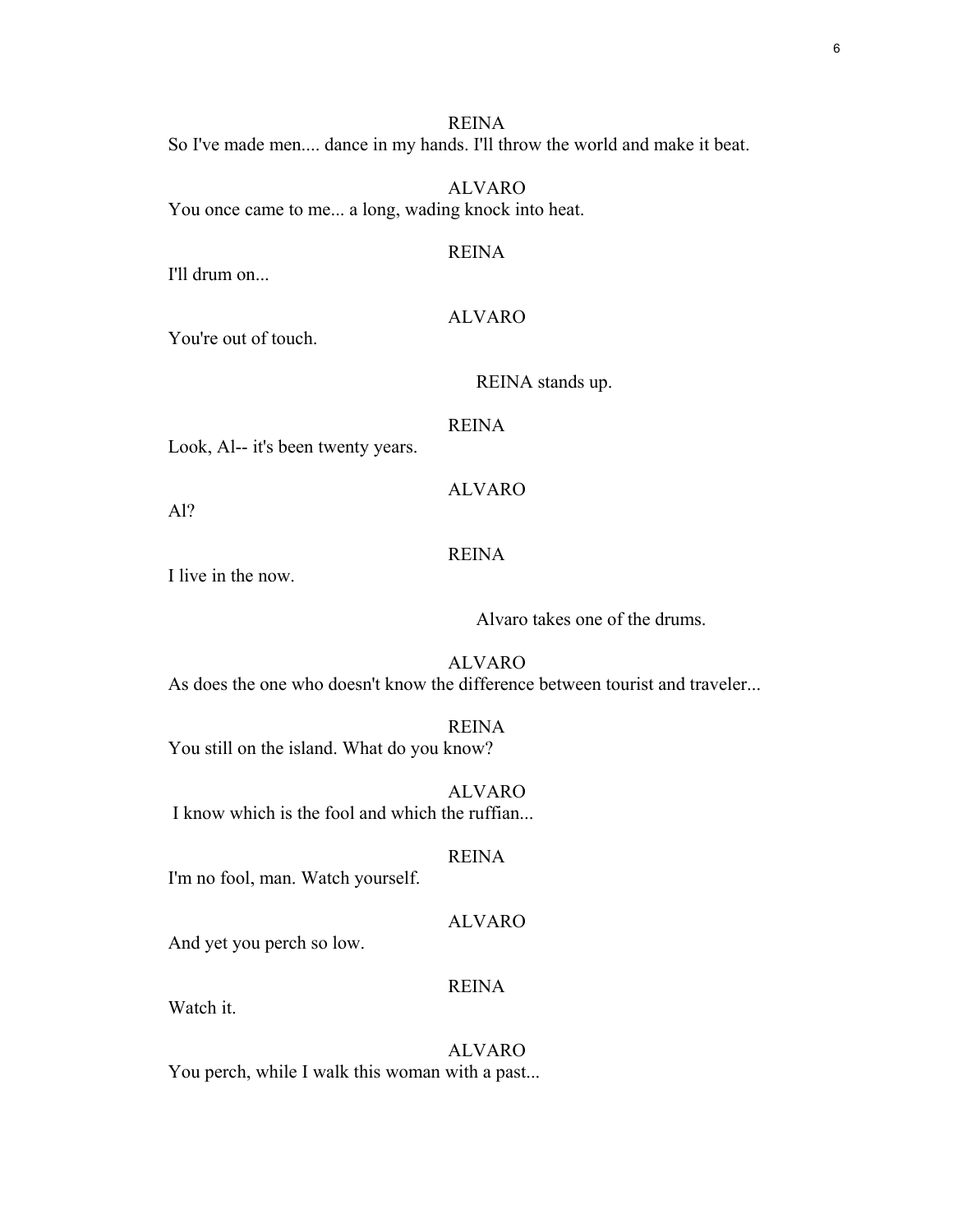I told you to come with me!

## ALVARO

This casino-timetable, *bordello*-willed, a playground of sweatshop punches!

Reina slams a hand down on the drum that Alvaro holds and it falls to the ground.

### ALVARO

As if you know how *that* feels!

**BEAT.** 

## ALVARO

## (CONTINUING)

When *I* was left behind with the rimshots of the high AM hours...

Reina sits down, rearranges drums and begins quietly playing.

### ALVARO

Brushes swish off a trashcan lid displacing a cymbal. Tonight a fanatical crowd without fanatics cry, vice, vice, an hour before full daylight closes you down.

#### REINA

They move when I say they can!

### ALVARO

You've brought in maximum capacity, your bass marimba could delay the dawn, just so the ostentatious can dance ungodly tomorrow.

### Reina stops playing.

REINA

That's your problem, man. You always broke it down before I go to it.

### ALVARO

Your assembly of believers....

### REINA

I'm in a great deal of demand.

### ALVARO

Even with those unsharpened, gray cadences...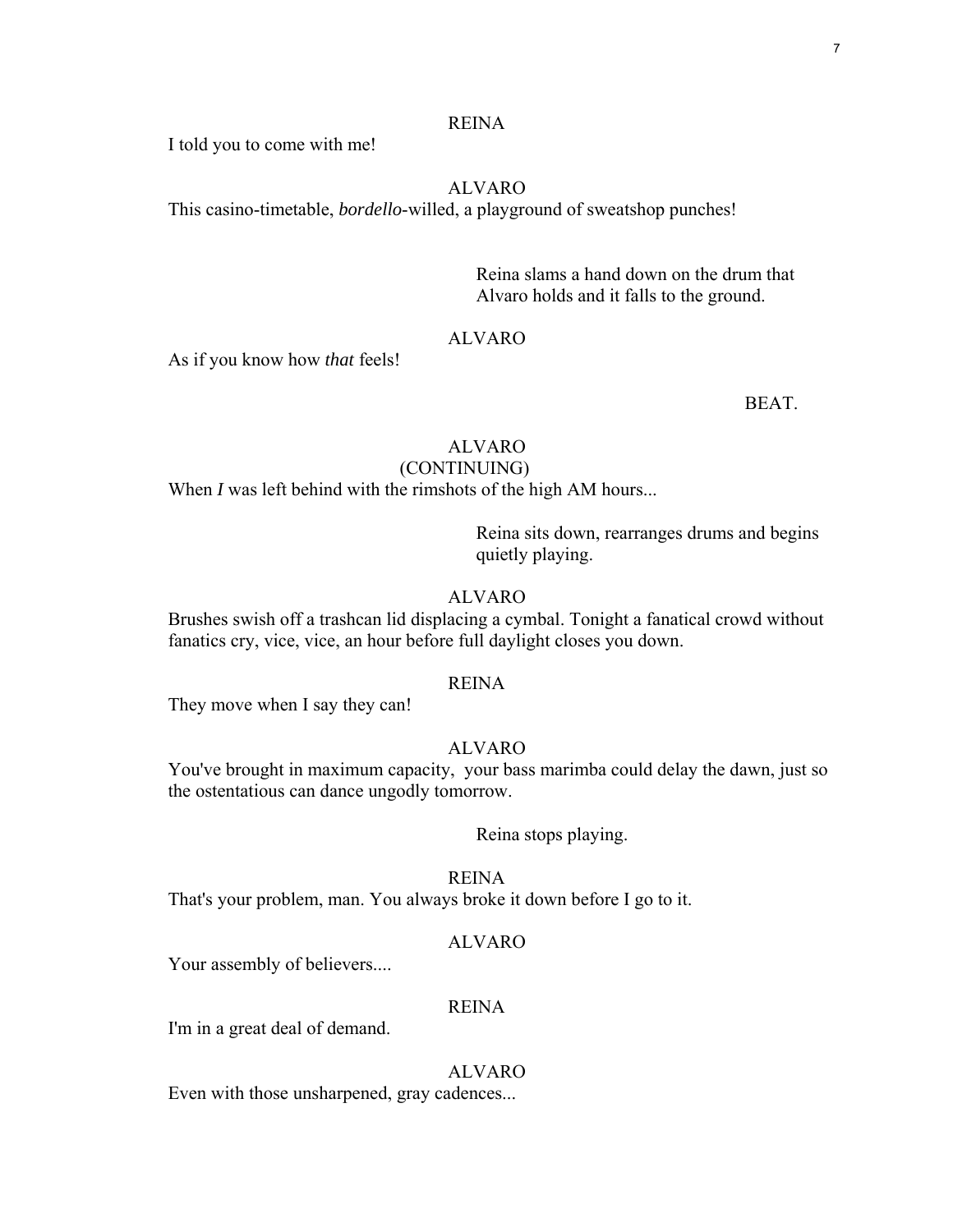I'm not fading, man. You better watch it.

Reina resumes playing.

## ALVARO

Sometimes you fade... under the ample hips of this sun... I see the current that carried you away.

Reina plays louder.

REINA

I don't miss the rations, the skinny chickens.

#### ALVARO

Temptation as simple as a boat.

### REINA

I wasn't given a choice, man.

Reina plays louder.

ALVARO Drifting away as the motor chopping up the water...

#### REINA

You weren't there! We *sped--*

### ALVARO

*Fled*--

#### REINA

ROARING--

### ALVARO

Like the doctor driving his taxi of German tourists to make ends meet: this is my life now.

Reina plays up a storm and then stops.

She rises and hands him a drum while picking up the other.

#### REINA

You didn't have to stay; you could've--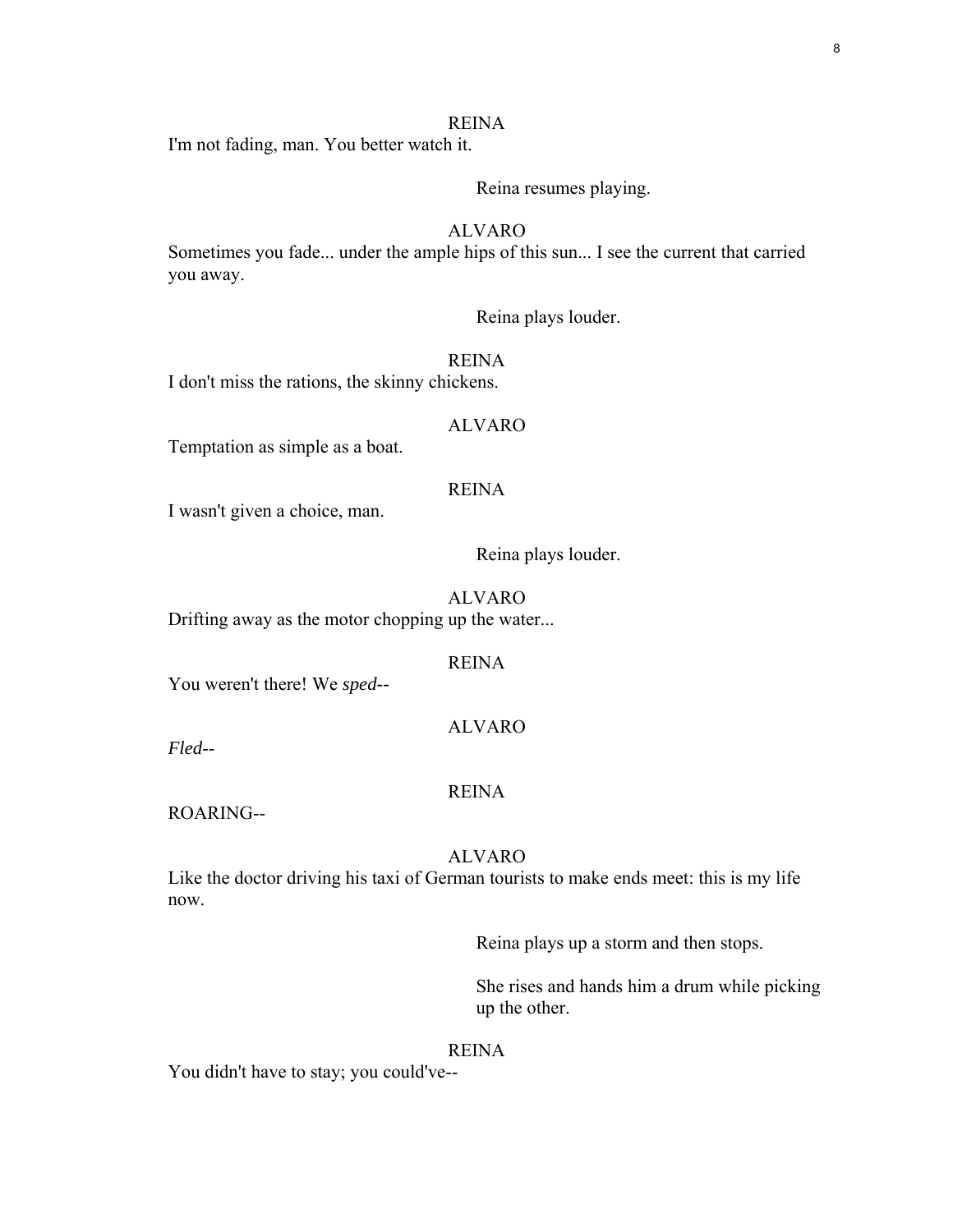## ALVARO

I'm not as young.

Reina approaches center of stage and sets down her drums.

### REINA

In my mind you are as you are.

### ALVARO

I won't follow you.

#### REINA

Now that I'm leading. Who are you?

## ALVARO

I'm not even asked that question.

REINA A doctor who's taxi makes him money. S'not my problem, man.

#### ALVARO

Is that how you remember me?

REINA I live in the now. And baby, I'm not 16 anymore.

## ALVARO

Short-sighted. Have you forgotten--

## REINA

You couldn't let go.

Reina sits down at her drums but Alvaro stands over her, so she rises.

REINA

I've moved on because I can. If you were here, you could too.

### ALVARO

In your mind, it wouldn't have lasted?

### REINA

I don't make promises.

## ALVARO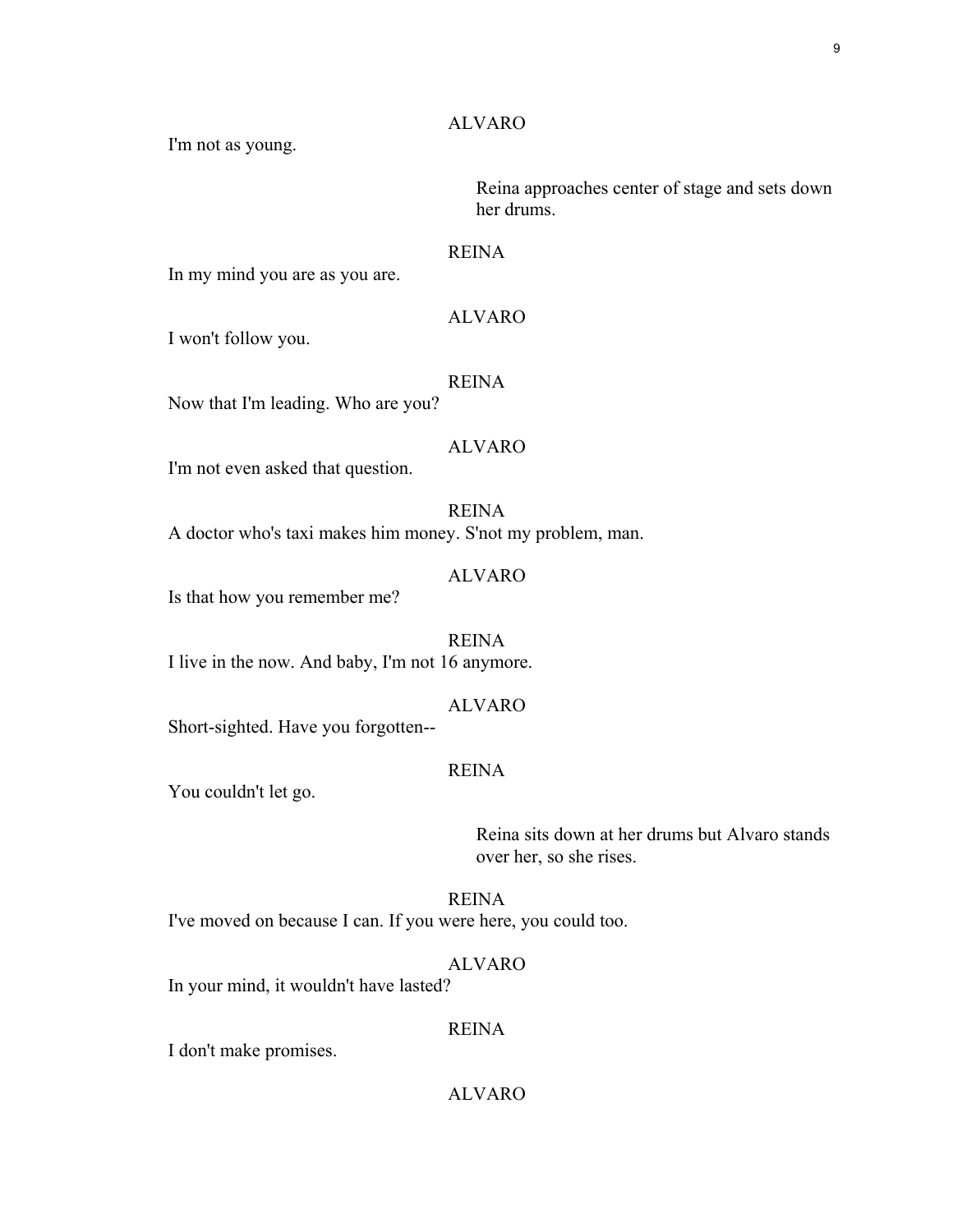And I'm not your follower.

BEAT.

Reina plays a slower beat.

## ALVARO

(grabbing the sheet) There was a time when they said when one dies in the homeland---

#### REINA

No one--

## ALVARO (draping over one drum)

--another must die in exile.

### REINA

No one ever said that.

#### ALVARO

(draping over the other drum)

You're too young (to remember)--

#### REINA

You aren't dead, man.

Reina plays over the sheets and her pace quickens.

## ALVARO

You don't know that.

#### REINA

In my head, you are as you are. And that's probably better than what you got anyway.

She plays more passionately. Alvaro moves to sit on a drum, and she plays on one.

## ALVARO

And so you go on playing...Owless of Santa Clara...

Reina punctuates some beats and plays louder on the other drum until he leans back, interrupting her.